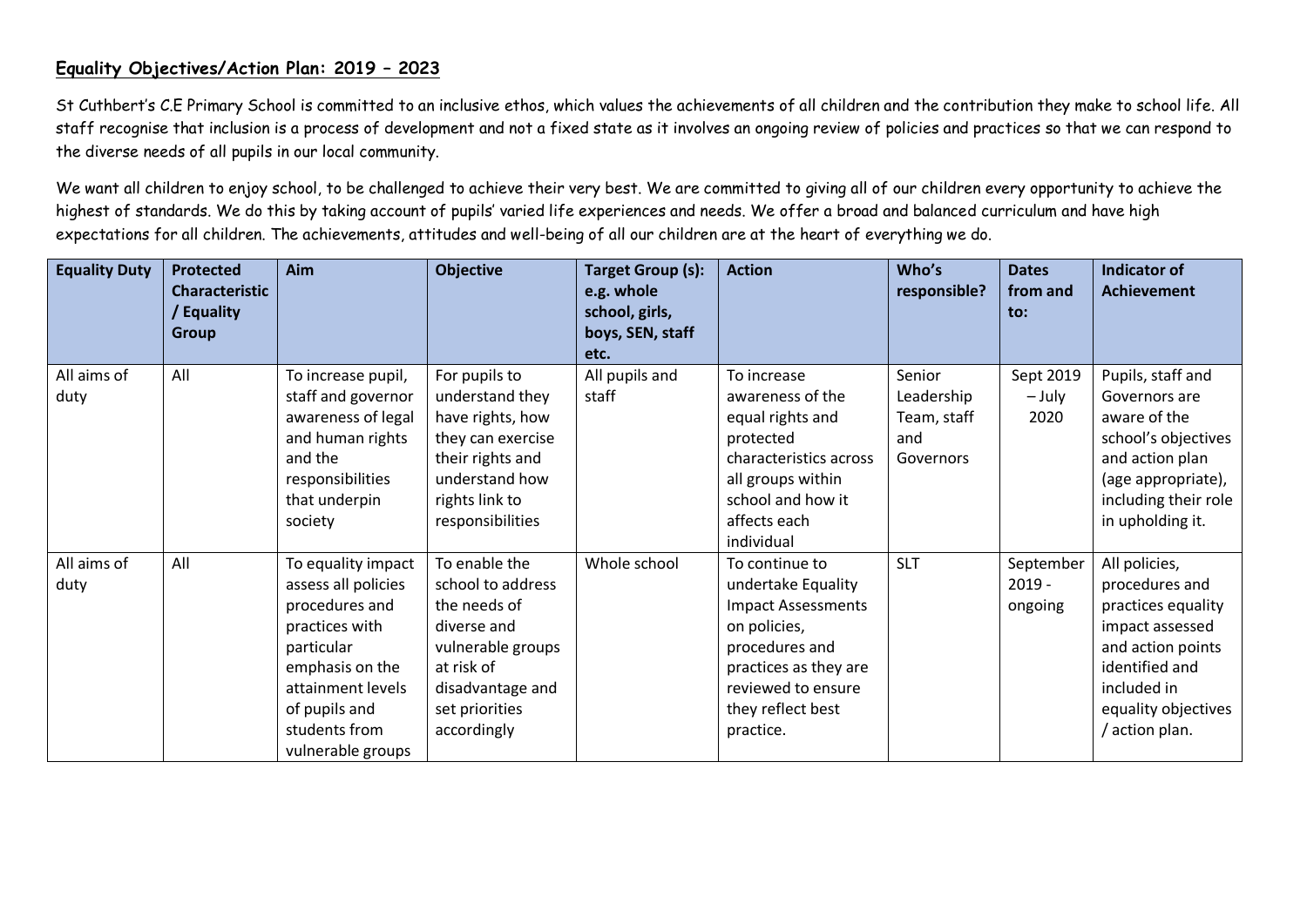| <b>Equality Duty</b> | <b>Protected</b><br><b>Characteristic</b><br>/ Equality<br><b>Group</b> | Aim                                                                                                                                                                                                                                                                                | <b>Objective</b>                                                                                                                                                                                                                                                                     | <b>Target Group (s):</b><br>e.g. whole<br>school, girls,<br>boys, SEN, staff<br>etc. | <b>Action</b>                                                                                                                                                                                                                                                                                                          | Who's<br>responsible? | <b>Dates</b><br>from and<br>$\mathsf{to}$ : | <b>Indicator of</b><br><b>Achievement</b>                                                                                                                                                                                    |
|----------------------|-------------------------------------------------------------------------|------------------------------------------------------------------------------------------------------------------------------------------------------------------------------------------------------------------------------------------------------------------------------------|--------------------------------------------------------------------------------------------------------------------------------------------------------------------------------------------------------------------------------------------------------------------------------------|--------------------------------------------------------------------------------------|------------------------------------------------------------------------------------------------------------------------------------------------------------------------------------------------------------------------------------------------------------------------------------------------------------------------|-----------------------|---------------------------------------------|------------------------------------------------------------------------------------------------------------------------------------------------------------------------------------------------------------------------------|
| All aims of<br>duty  | All                                                                     | All staff receive<br>annual CPD on the<br>school's<br>arrangements to<br>promote equality<br>in the context of<br>their job role (e.g.<br>All staff -<br>preventing/<br>managing<br>incidents.)<br>(Teachers/SHLTAs<br>- curriculum and<br>teaching and<br>learning<br>strategies) | School staff are<br>able to identify the<br>specific actions<br>and behaviours<br>needed to<br>promote equality<br>in the context of<br>their job role and<br>the impact of this<br>assessed as part of<br>the overall review<br>of policies,<br>procedures &<br>practices in school | Whole school                                                                         | Identify either in-<br>school or external<br>training providers<br>who will assist with<br>different or<br>alternative strategies.<br>Identify any gaps<br>using gap analysis<br>tools.                                                                                                                                | <b>SLT</b>            | Sept 2019<br>- on-going                     | <b>Evaluations of CPD</b><br>indicate an<br>increase in staff<br>confidence and<br>competence.<br>Observations of<br>teaching and<br>learning include<br>strategies to<br>promote equality<br>and narrow the<br>gap outcomes |
| All aims of<br>duty  | All                                                                     | Continue to<br>ensure displays<br>and other images<br>in the school to<br>reflect and<br>promote diversity<br>in terms of the<br>equality groups                                                                                                                                   | For pupils to have<br>positive visual<br>images throughout<br>their education<br>which show and<br>promote diversity                                                                                                                                                                 | All staff, pupils<br>and visitors                                                    | <b>Ensure that displays</b><br>in classrooms and<br>corridors promote<br>diversity in terms of<br>race, gender and<br>ethnicity. Ensure<br>curriculum promotes<br>role models and<br>heroes that young<br>people can identify<br>with, which reflects<br>the school's diversity<br>in terms of the<br>equality groups. | All staff             | Sept 2019<br>- on-going                     | Increased diversity<br>reflected in school<br>displays across all<br>year groups.<br>Increase in pupils'<br>participation,<br>confidence and<br>achievement<br>levels                                                        |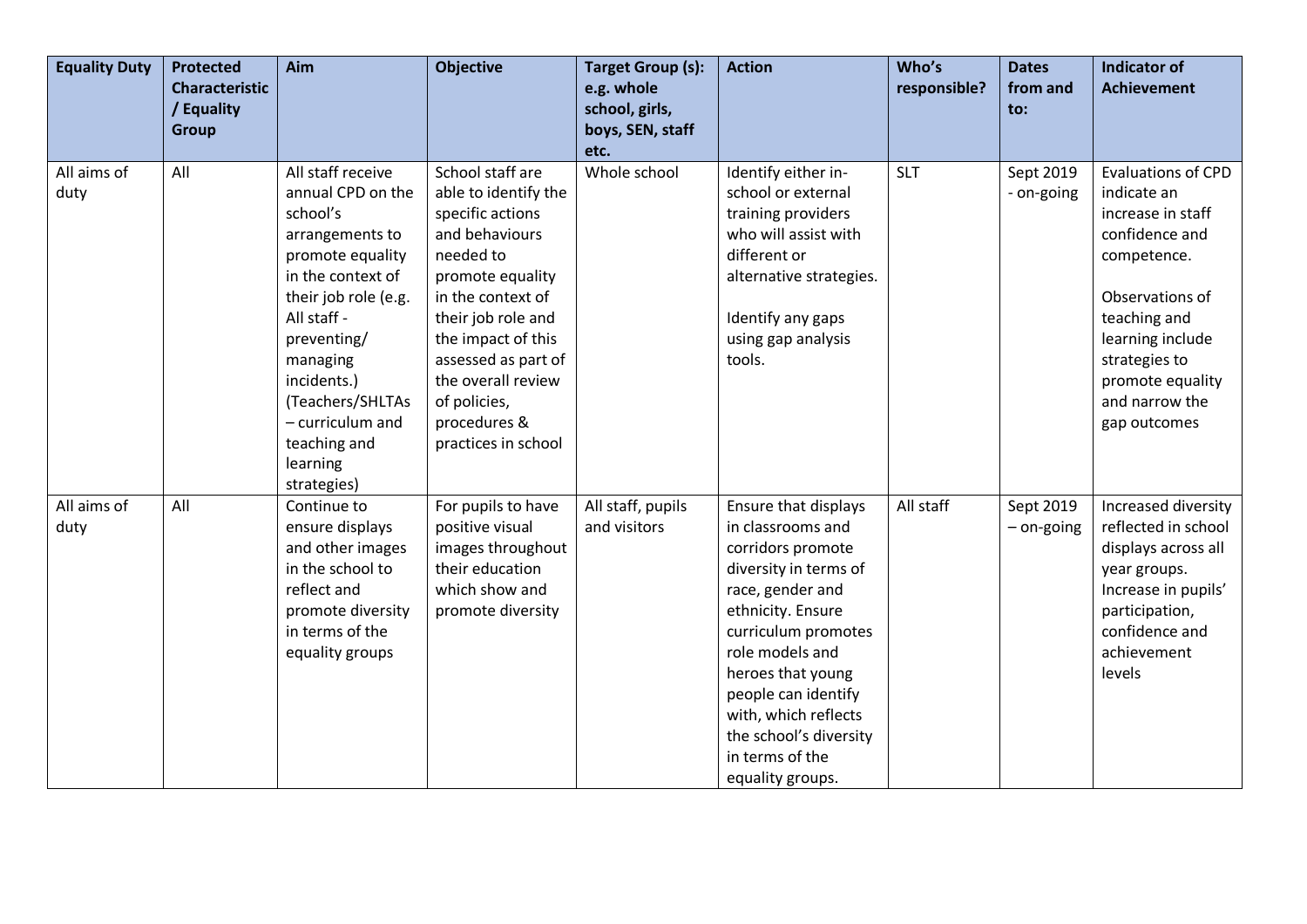| <b>Equality Duty</b>                                                                                        | <b>Protected</b><br><b>Characteristic</b><br>/ Equality<br><b>Group</b> | Aim                                                                                                                                                                               | <b>Objective</b>                                                                                                                             | <b>Target Group (s):</b><br>e.g. whole<br>school, girls,<br>boys, SEN, staff<br>etc. | <b>Action</b>                                                                                                                                                                                                                  | Who's<br>responsible?                                                                | <b>Dates</b><br>from and<br>to: | <b>Indicator of</b><br><b>Achievement</b>                                                                                   |
|-------------------------------------------------------------------------------------------------------------|-------------------------------------------------------------------------|-----------------------------------------------------------------------------------------------------------------------------------------------------------------------------------|----------------------------------------------------------------------------------------------------------------------------------------------|--------------------------------------------------------------------------------------|--------------------------------------------------------------------------------------------------------------------------------------------------------------------------------------------------------------------------------|--------------------------------------------------------------------------------------|---------------------------------|-----------------------------------------------------------------------------------------------------------------------------|
| All aims of<br>duty                                                                                         | All                                                                     | To encourage and<br>increase the<br>participation of<br>pupils from<br>minority,<br>marginalised or<br>vulnerable<br>backgrounds in<br>school life                                | Increase the<br>diversity of pupils<br>involved in the<br>decision-making of<br>the school                                                   | Minority,<br>marginalised and<br>vulnerable pupils                                   | Identify which groups<br>are under-<br>represented in the<br>School Council and/or<br>pupil voice processes<br>within the school. Set<br>up group of pupils to<br>develop actions<br>which better involve<br>the target group. | Senior<br>Leadership<br>Team                                                         | Sept 2019<br>- on-going         | School<br>Council/pupil<br>voice has<br>representation<br>from pupils who<br>are within the<br>protected<br>characteristics |
| Eliminate<br>unlawful<br>discrimination<br>harassment<br>and<br>victimisation<br>Equality of<br>opportunity | All                                                                     | To continue to<br>ensure that SLT<br>and the Governors<br>are clear about<br>their<br>responsibilities in<br>the recruitment<br>and selection of<br>staff                         | Recruitment<br>procedures ensure<br>equality for<br>candidates and<br>that the recruiting<br>panel recruit the<br>best person to the<br>role | Applicants and all<br>school staff<br>including<br>volunteers                        | Continue to<br>undertake Equality<br><b>Impact Assessments</b><br>on<br>Policies/Procedures<br>relating to<br>recruitment and<br>staffing and ensure<br>alignment with<br>LA/national guidance                                 | Senior<br>Leadership<br>Team and<br>Governors on<br><b>Staffing Sub</b><br>Committee | Sept 2019<br>- ongoing          | Feedback from<br>candidates on the<br>process indicates<br>fairness School<br>staff reflect<br>diversity                    |
| Eliminate<br>unlawful<br>discrimination<br>harassment<br>and<br>victimisation                               | Race/<br>Religion or<br>Belief/<br>Disability                           | To ensure the<br>content of school<br>meals and food<br>within the<br>curriculum meets<br>the needs of all<br>race and faith<br>groups and those<br>with specific<br>health needs | Increased diversity<br>within school<br>meals and food<br>within curriculum<br>activities                                                    | All those with<br>specific race,<br>faith, cultural and<br>health needs              | Introduce food<br>culture days with<br>different menus to<br>represent diverse<br>groups. Ensure food<br>within the curriculum<br>represents diverse<br>cultures                                                               | Senior<br>Leadership<br><b>Team School</b><br>Food Support                           | January<br>$2019 -$<br>Ongoing  | Variety and types<br>of food in school<br>extends pupils'<br>knowledge of<br>diversity and wide<br>ranging cultures         |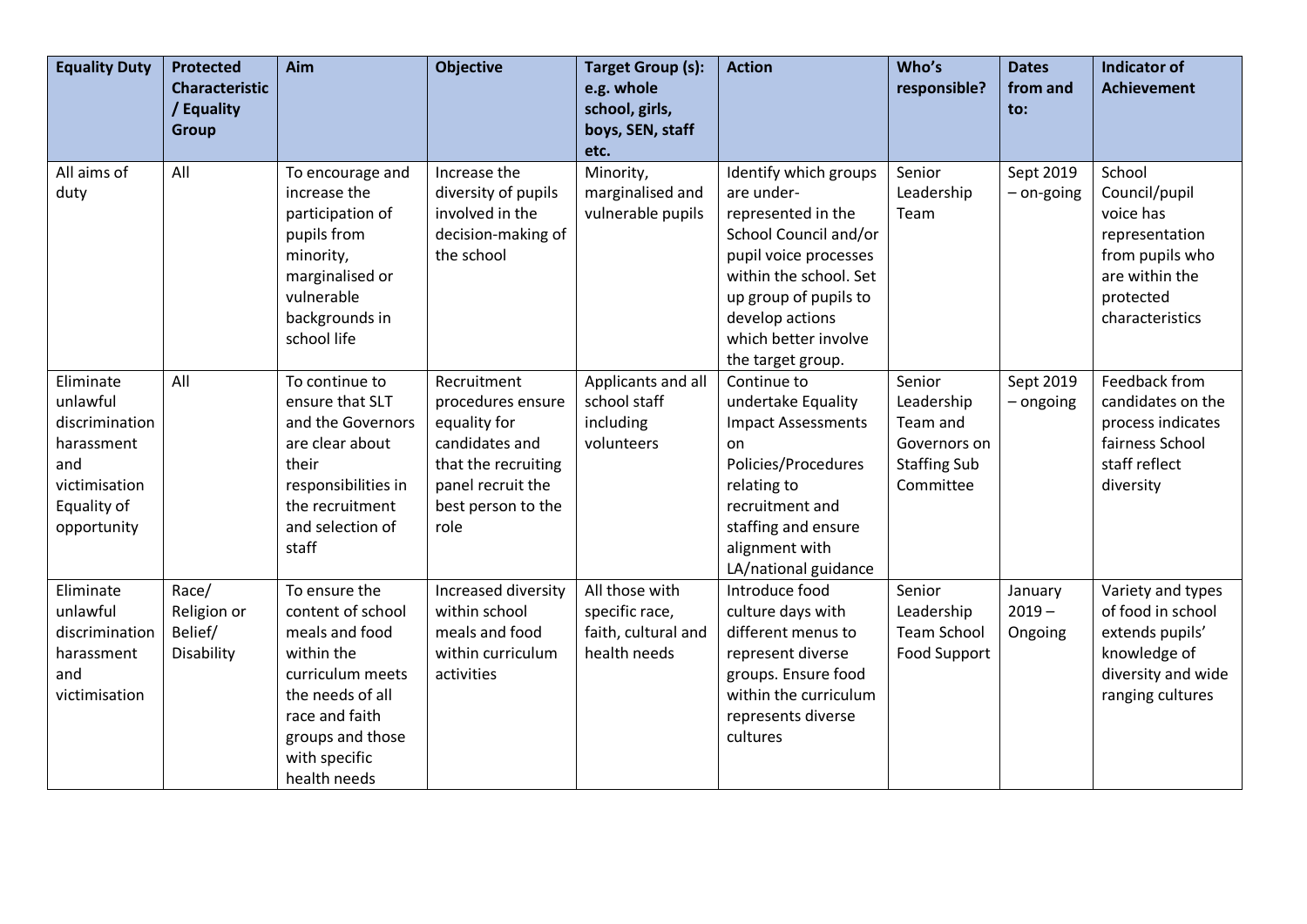| <b>Equality Duty</b>                                                                                                             | <b>Protected</b>                                                                           | Aim                                                                                                                                                                                                            | <b>Objective</b>                                                                                                                                                                                         | <b>Target Group (s):</b>                                                                                                         | <b>Action</b>                                                                                                                                                                                                                                                                                                                                                 | Who's                                                                | <b>Dates</b>                 | <b>Indicator of</b>                                                                                                                                                                                                                        |
|----------------------------------------------------------------------------------------------------------------------------------|--------------------------------------------------------------------------------------------|----------------------------------------------------------------------------------------------------------------------------------------------------------------------------------------------------------------|----------------------------------------------------------------------------------------------------------------------------------------------------------------------------------------------------------|----------------------------------------------------------------------------------------------------------------------------------|---------------------------------------------------------------------------------------------------------------------------------------------------------------------------------------------------------------------------------------------------------------------------------------------------------------------------------------------------------------|----------------------------------------------------------------------|------------------------------|--------------------------------------------------------------------------------------------------------------------------------------------------------------------------------------------------------------------------------------------|
|                                                                                                                                  | <b>Characteristic</b>                                                                      |                                                                                                                                                                                                                |                                                                                                                                                                                                          | e.g. whole school,                                                                                                               |                                                                                                                                                                                                                                                                                                                                                               | responsible?                                                         | from and                     | <b>Achievement</b>                                                                                                                                                                                                                         |
|                                                                                                                                  | / Equality<br><b>Group</b>                                                                 |                                                                                                                                                                                                                |                                                                                                                                                                                                          | girls, boys, SEN,<br>staff etc.                                                                                                  |                                                                                                                                                                                                                                                                                                                                                               |                                                                      | to:                          |                                                                                                                                                                                                                                            |
| Eliminate<br>unlawful<br>discrimination<br>harassment<br>and<br>victimisation<br>Fostering and<br>improving<br>good<br>relations | Sexual<br>Orientation/<br>Race/Gender<br>identity/<br>Disability/<br>Religion or<br>belief | To prevent and<br>respond to all<br>hate incidents<br>and prejudiced<br>based bullying To<br>ensure difference<br>and diversity<br>(LGBT+) is<br>understood and<br>accepted and<br>homophobia is<br>challenged | Pupils/students<br>continue to feel<br>safe as they know<br>that incidents will<br>be dealt with<br>promptly and fairly<br>Increased staff<br>awareness of how<br>to deliver<br>programmes of<br>support | Whole school and<br>specifically<br>vulnerable and<br>equality groups<br>pupils/student s or<br>those from a faith<br>background | To review and update<br>existing policies and<br>procedures relating to<br>bullying. Review<br>policies and child<br>friendly policy Ensure<br>continuing professional<br>development for staff<br>to develop skills in<br>identifying and<br>challenging<br>homophobia and<br>transphobia.<br>Promotion of hate<br>incident recording to<br>pupils/students. | <b>SLT</b>                                                           | January<br>2019-July<br>2020 | Increased staff<br>confidence in<br>delivering<br>programmes of<br>support Hate<br>incident recording<br>continues to be<br>accurate and<br>enables action to<br>be taken quickly<br>Continued low<br>reporting rates of<br>LGBT+ bullying |
| Advance<br>equality of<br>opportunity                                                                                            | Gender                                                                                     | To ensure that<br>girls and<br>underactive<br>pupils (both boys<br>and girls) are<br>equally involved<br>in physical activity                                                                                  | Improved<br>participation of<br>girls (and<br>underactive pupils)<br>in targeted sports /<br>physical activities                                                                                         | Girls                                                                                                                            | Monitor attendance of<br>girls (and underactive<br>pupils) at extra-<br>curricular sports clubs<br>Survey girls<br>(underactive pupils)<br>and understand<br>barriers to participation                                                                                                                                                                        | PE Subject<br>Leader and<br>teachers                                 | Sept 2019<br>- on-going      | Increase in<br>number of girls<br>(and underactive<br>boys and girls)<br>taking part in<br>physical activity                                                                                                                               |
| Advance<br>equality of<br>opportunity                                                                                            | Disability/All                                                                             | To increase<br>confidence and<br>skills for pupils<br>with emotional<br>wellbeing and<br>social needs                                                                                                          | Pupils able to<br>utilise taught<br>strategies to<br>promote their<br>positive mental<br>health and<br>wellbeing                                                                                         | Pupils with<br>emotional,<br>wellbeing and<br>social needs                                                                       | Continue to train staff<br>to deliver small group<br>work sessions to<br>support targeted<br>pupils/students in<br>developing social and<br>emotional skills<br>Continue nurture<br>groups for the most<br>vulnerable                                                                                                                                         | PHSE<br>coordinator<br>Emotional<br>Literacy<br>Support<br>Assistant | Sept 2019<br>- on-going      | Support<br>programmes<br>demonstrated<br>high impact of<br>support for pupils.                                                                                                                                                             |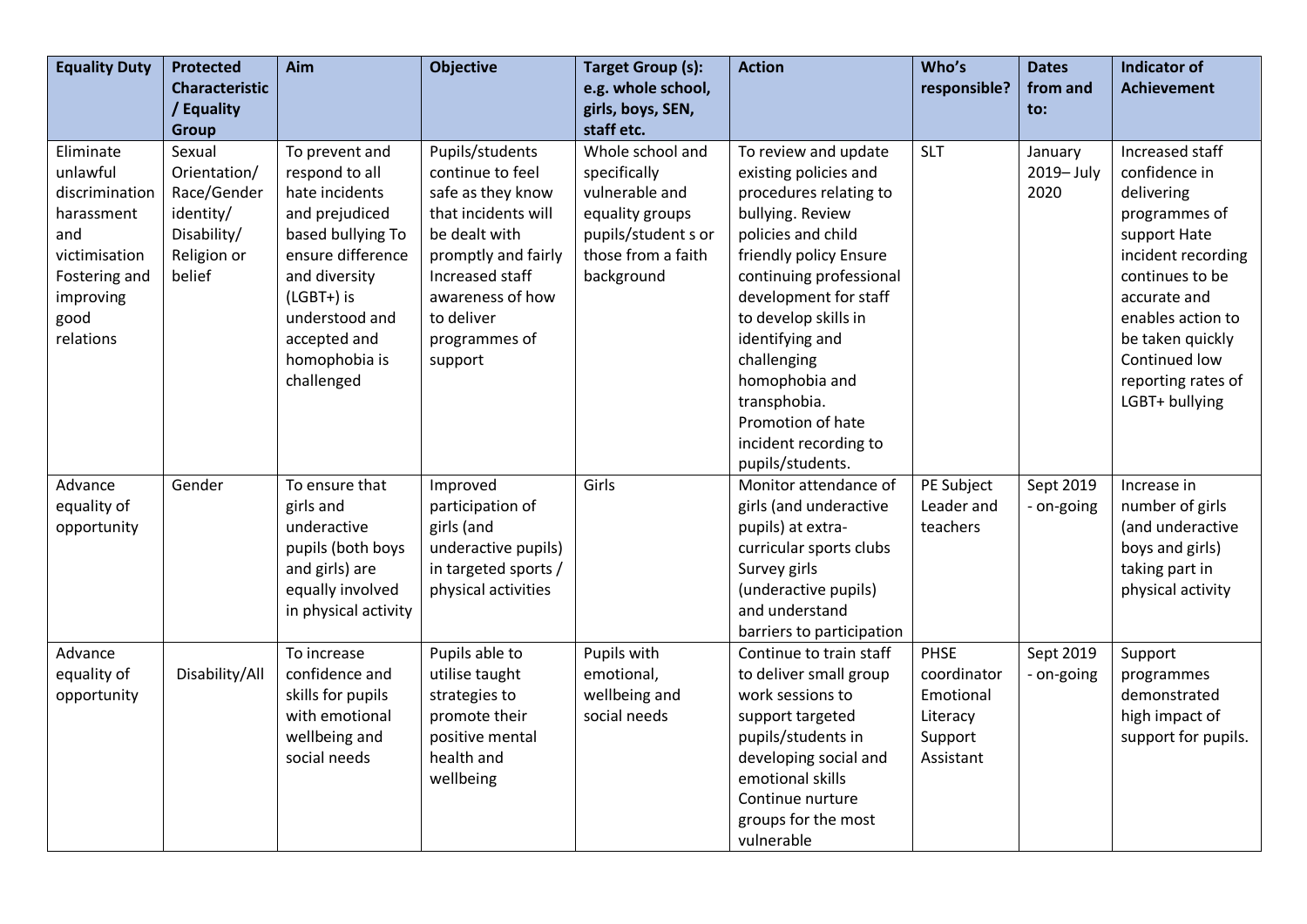| <b>Equality Duty</b>                  | <b>Protected</b><br><b>Characteristic</b><br>/ Equality | Aim                                                                                                  | <b>Objective</b>                                                           | <b>Target Group (s):</b><br>e.g. whole school,<br>girls, boys, SEN, | <b>Action</b>                                                                                                                                                                                                                                                                                                          | Who's<br>responsible?                | <b>Dates</b><br>from and<br>to: | <b>Indicator of</b><br><b>Achievement</b>                                                                                             |
|---------------------------------------|---------------------------------------------------------|------------------------------------------------------------------------------------------------------|----------------------------------------------------------------------------|---------------------------------------------------------------------|------------------------------------------------------------------------------------------------------------------------------------------------------------------------------------------------------------------------------------------------------------------------------------------------------------------------|--------------------------------------|---------------------------------|---------------------------------------------------------------------------------------------------------------------------------------|
|                                       | <b>Group</b>                                            |                                                                                                      |                                                                            | staff etc.                                                          |                                                                                                                                                                                                                                                                                                                        |                                      |                                 |                                                                                                                                       |
| Advance<br>equality of<br>opportunity | Disability                                              | To better<br>understand the<br>needs of disabled<br>parents/carers<br>within our school<br>community | Improved access<br>and<br>communication<br>with disabled<br>parents/carers | <b>Disabled</b><br>parents/carers                                   | To liaise with disabled<br>parents on entry to<br>school to provide<br>reasonable adjustment                                                                                                                                                                                                                           | Head<br>Teacher<br>Office<br>Manager | <b>June 2020</b><br>- Ongoing   | Range of support<br>implemented to<br>support parents as<br>required                                                                  |
| Advance<br>equality of<br>opportunity | Other                                                   | To improve the<br>attainment and<br>opportunities for<br>pupils eligible for<br>pupil premium        | Improved<br>attainment                                                     | Children eligible for<br>pupil premium                              | Continue to review<br>pupil premium strategy<br>annually to eliminate<br>potential barriers for<br>pupil premium<br>students. Collate and<br>analyse data relating to<br>attainment by target<br>group Range of<br>opportunities to<br>develop talents,<br>including participation<br>in extracurricular<br>activities | <b>SLT</b>                           | Sept 2019<br>- ongoing          | Improved<br>attainment levels<br>of pupils eligible<br>for pupil premium                                                              |
| Fostering<br>good<br>relations        | Age                                                     | To improve<br>understanding of<br>diversity and to<br>challenge<br>stereotyping                      | Increased positive<br>attitudes towards<br>each other                      | All year groups                                                     | Invite in members of<br>the business<br>community and<br>industry to challenge<br>stereotyping, promote<br>diversity of<br>opportunity.                                                                                                                                                                                | <b>SLT Class</b><br>teacher          | September<br>2019<br>ongoing    | Pupils able to<br>challenge<br>stereotyping<br>through broad<br>understanding of<br>diversity within<br>the community<br>and industry |